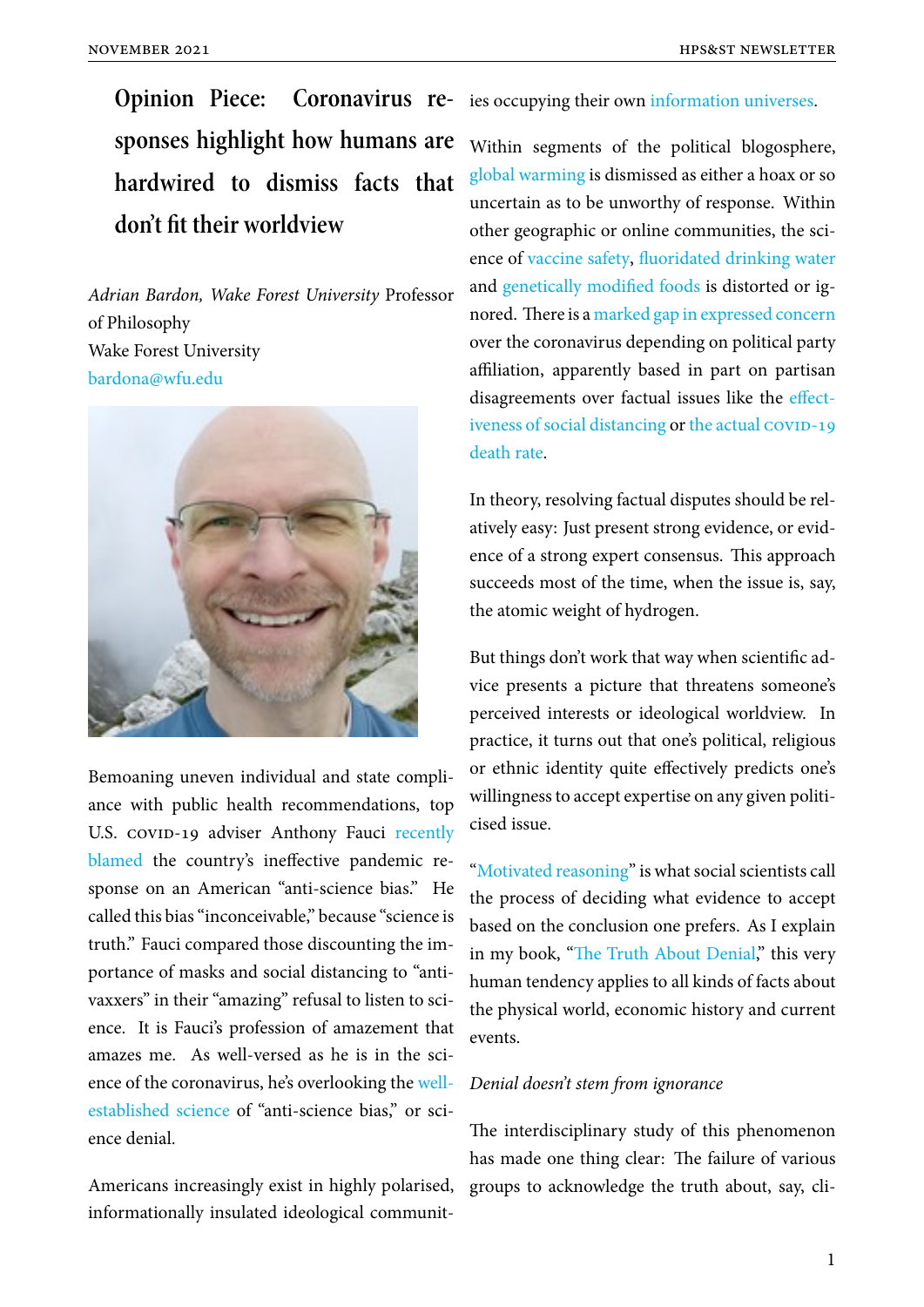mate change, is not explained by a lack of information about the scientific consensus on the subject.

Instead, what st[rongly predicts denial of expertise](https://theconversation.com/facts-versus-feelings-isnt-the-way-to-think-about-communicating-science-80255) [on many controversial topics is simply one's polit](https://theconversation.com/facts-versus-feelings-isnt-the-way-to-think-about-communicating-science-80255)ical persuasion.

A 2015 metastudy showed that ideological polarisation over the reality of climate change actually increases with respondents' knowledge of politics, sc[ience and/or en](https://doi.org/10.1177/0002716214558393)ergy policy. The chances that a conservative is a climate science denier is significantly higher if he or she is college educated. Conservatives scoring highest on tests for cognitive sophistication or quantitative reasoning s[kills](https://www.people-press.org/2008/05/08/a-deeper-partisan-divide-over-global-warming/) [are most suscepti](https://www.people-press.org/2008/05/08/a-deeper-partisan-divide-over-global-warming/)ble to motivated reasoning about climate science.

Denialism is not just a problem for conservatives. Studies have found liberals are less likely to accept a hypothetical expert consensus on the possibility of safe storage of nuclear waste, or on the effects of concealed-carry gu[n laws.](https://doi.org/10.1080/13669877.2010.511246)

## *Denial is natural*

The human talent for rationalisation is a product of many hundreds of thousands of years of adaptation. Our ancestors evolved in small groups, where cooperation and persuasion had at least as much to do with reproductive success as holding accurate factual beliefs about the world. Assimilation [into one's tribe required ass](https://doi.org/10.1017/S0140525X10000968)imilation into the group's ideological belief system – regardless of whether it was grounded in science or superstition. An instinctive bias in favour of one's "ingroup" and its worldview is deeply ingrained in human psychology.

[A hum](https://www.simplypsychology.org/social-identity-theory.html)an being's very sense of self is intimately tied up with his or her identity group's status and beliefs. Unsurprisingly, then, people respond automatically and defensively to information that threatens the worldview of groups with which they identify. We respond with rationalisation and selective assessment of evidence – that is, we engage in "confirmation bias," giving credit to expert testimony we like while finding reasons to reject the rest.

Unwelcome information can also threaten in other ways. "System justification" theorists like psychologist John Jost have shown how situations that represent a perceived threat to established systems trigge[r inflexible thinking](https://www.apa.org/science/about/psa/2017/06/system-justification). For example, populations [experienc](https://scholar.google.com/citations?user=Zh1vTeMAAAAJ&hl=en&oi=ao)ing economic distress or an external threat have often turned to authoritarian leaders who promise security and stability.

In ideologically charged situations[, one's preju](https://doi.org/10.1037/tps0000122)[dices en](https://doi.org/10.1037/tps0000122)d u[p affecting one's factual beliefs](https://medium.com/@bardona/varieties-of-bullsh-t-6fd1cfeb102f?source=friends_link&sk=b6096254e8c3873da683a9dbbc165ac1). Insofar as you define yourself in terms of your cultural affiliations, your attachment to the social or economic status quo, or a combination, information that threatens your belief system – say, a[bout the](https://doi.org/10.1080/13669877.2010.511246) [negative eff](https://doi.org/10.1080/13669877.2010.511246)ects of industrial production on the environment – can threaten your sense of identity itself. If trusted political leaders or partisan me $dia$  are telling you that the  $covID-19$  crisis is overblown, factual information about a scientific consensus to the contrary can feel like a personal attack.

## *Denial is everywhere*

This kind of affect-laden, motivated thinking explains a wide range of examples of an extreme, evidence-resistant rejection of historical fact and scientific consensus.

Have tax cuts been shown to pay for themselves in terms of economic growth? Do communities with high numbers of immigrants have higher rates of violent crime? Did Russia interfere in the 2016